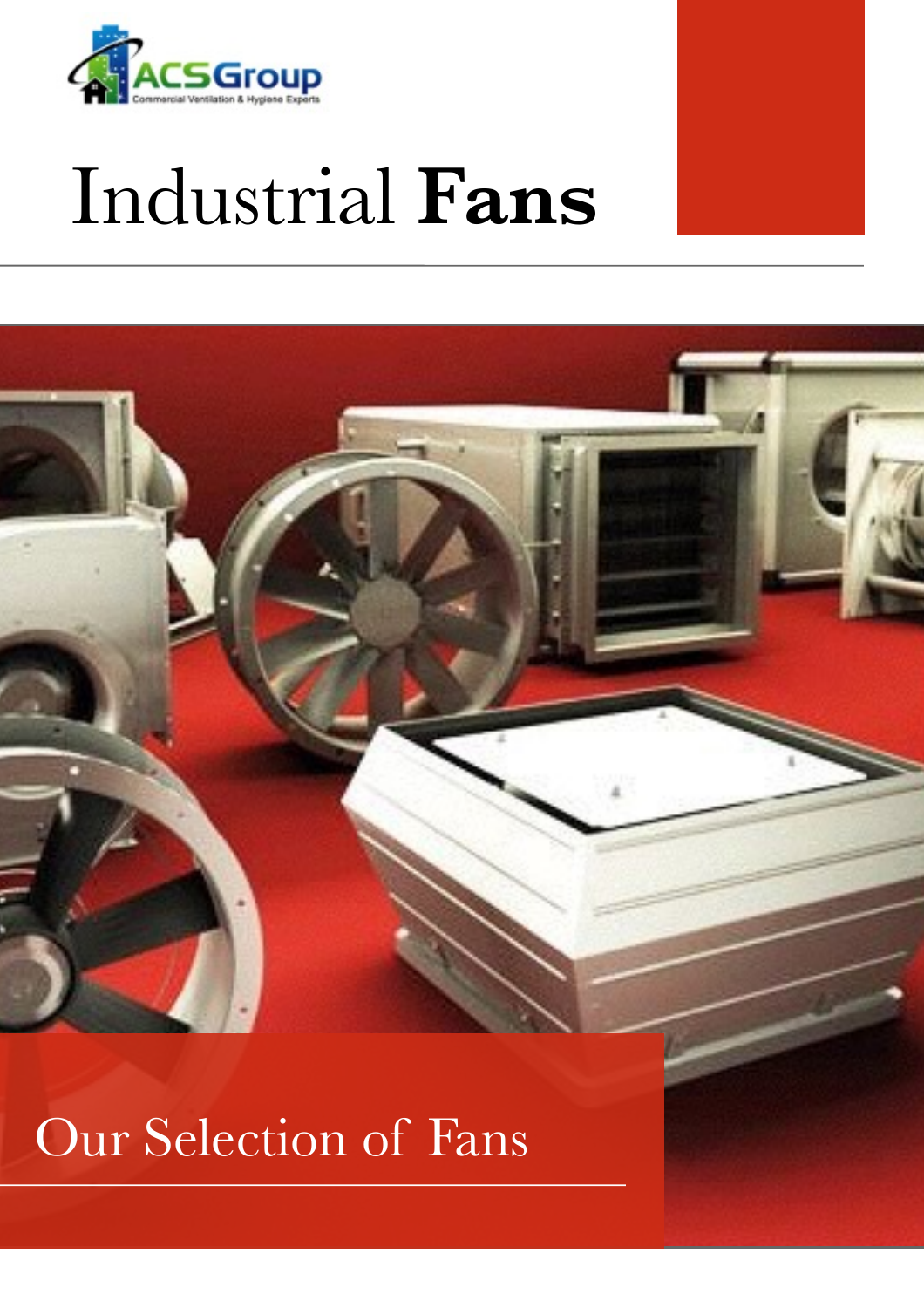# Industrial **Fans**







We offer a wide range of standard fans for a variety of applications and fans for OEM applications. All Rosenberg fans are equipped with direct driven external rotor motors.



#### **THE ADVANTAGES**

The Rosenberg fans offer you fans with decisive advantages in comparison to conventional fans:

- extremely long service life
- compact design
- motor and impeller assembled in one unit
- the speed is 100% controllable (auto transformers ; controller)
- low start-up current
- Rosenberg fans are equipped with motor protection through thermal contacts as a standard feature
- The impellers are balanced on 2 levels according to DIN ISO 1940 (quality grade G2.5).

#### **AC motors**

The drive using an external rotor motor offers space-saving, compact and attractive design. The engine sits inside the impeller and is thus optimally cooled. For this reason, a 100%variable speed control can be guaranteed. V-belts, additional tension bars and motor mounting devices are not necessary. Only well-dimensioned ball-bearings, fitted on both sides and long-life lubricants are used. Both ball-bearing seats are ground to high precision in one work process to eliminate any vibration.

External rotor motors are also characterised by an extremely low start-up current. The drive motors correspond primarily to protection class IP54 according to DIN EN 60034-5. The winding insulation corresponds to the thermal class F. In addition, the winding has a standard moisture protection impregnation.

#### **EC motors**

The EC motors used are characterised by very high efficiency even at partial loads, and excellent control behaviour. They are easy to connect, individually preconfigured, compact in design and have a high power density. The implementation of additional functions (e.g. volumetric flow and pressure control) is possible. Rosenberg EC motors primarily meet protection class IP54; input voltage of 380V-480V (50/60Hz). Rosenberg EC motors are continuous speed controllable and have integrated motor protection.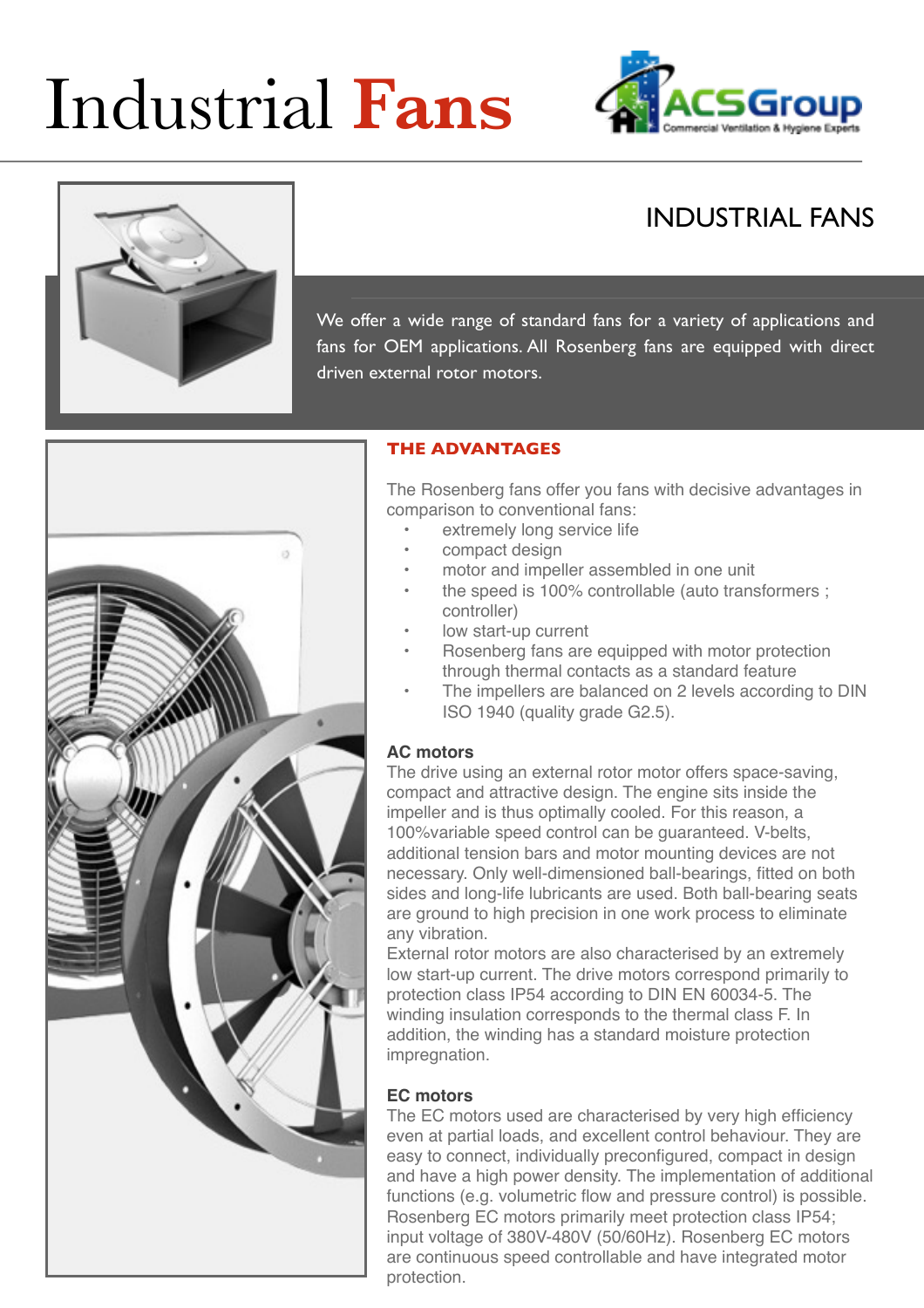



### DUCT FANS

#### **EC Duct fan (Type: KHAG)**

#### **Properties**

- flow rates up to  $12,000$  m<sup>3</sup>/h
- duct size:  $40 \times 20$  cm to  $100 \times 50$  cm
- swing out motor and impeller unit
- backward curved impellers
- integrated control system (EC controller)
- speed is 100% infinitely variable
- sound-proofed version possible (..WS)

#### **Duct fan ; swing-out (Type: KHAE / KHAD**

#### **Properties**

- flow rates up to  $11,000$  m<sup>3</sup>/h
- duct size:  $40 \times 20$  cm to  $100 \times 50$  cm
- swing out motor and impeller unit
- backward curved impellers
- speed is variable using auto transformers
- extremely low starting current
- sound-proofed version possible (..WS)

#### **Duct Fan (Type: EKAE / EKAD)**

- flow rates up to  $8,000$  m<sup>3</sup>/h
- duct size:  $40 \times 20$  cm to  $80 \times 50$  cm
- forward curved impellers
- speed is variable using auto transformers
- extremely low starting current
- compact, space-saving design

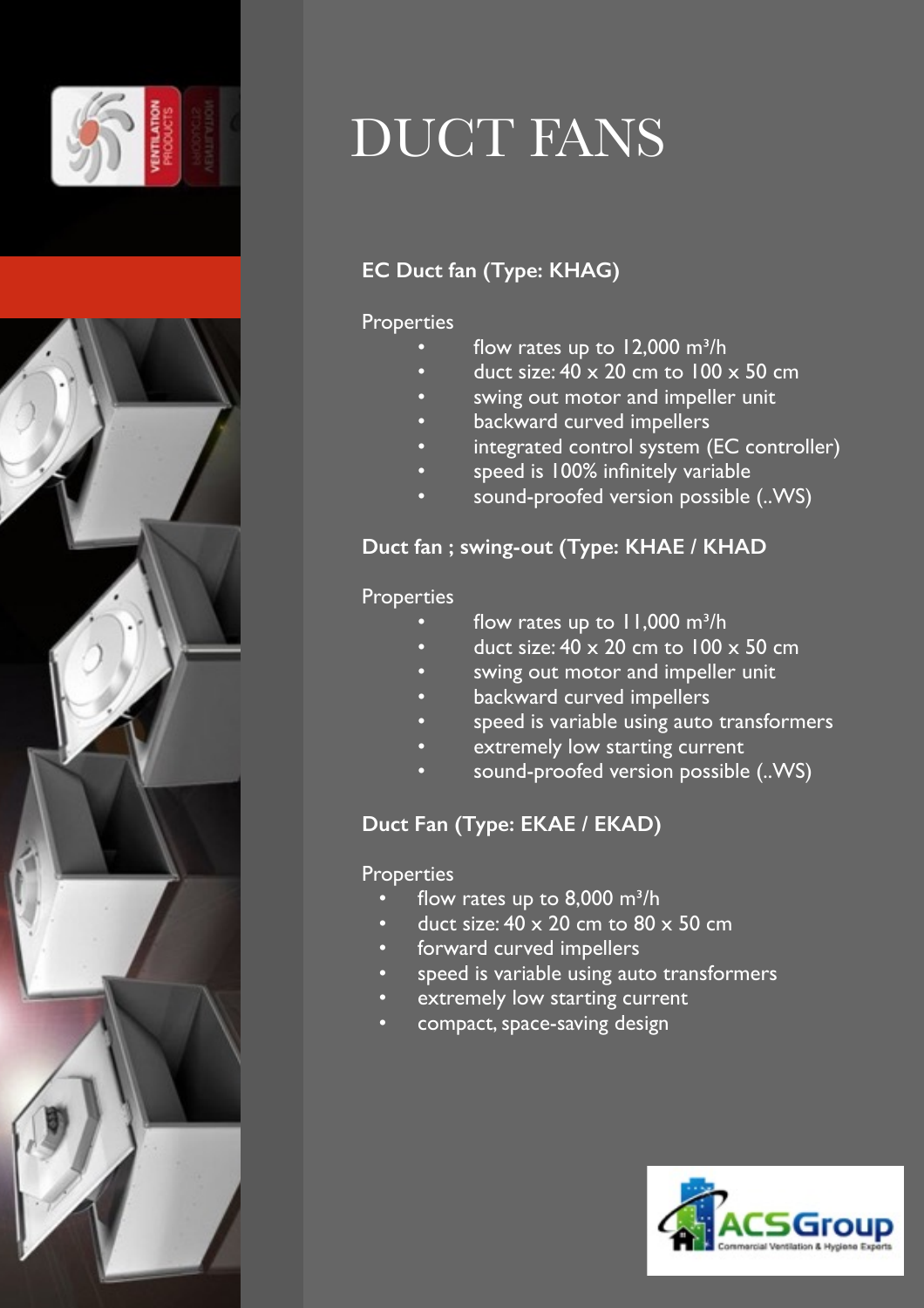## TUBE FANS



#### **Tube fans (Type: R)**

#### **Properties**

- flow rates up to  $5,200$  m<sup>3</sup>/h
- size: 100 400 mm (tube diameter)
- steel casing
- backward curved impellers
- can be used in all mounting positions
- speed is 100% infinitely variable using auto transformers or electronic control

#### **Tube fans (Type: RS)**

#### **Properties**

- flow rates up to  $1,700$  m<sup>3</sup>/h
- size: 100 315 mm (tube diameter)
- plastic casing
- absolutely resistant to corrosion
- backward curved impellers
- can be used in all mounting positions
- speed is 100% infinitely variable using auto transformers or electronic control
- extremely low noise lev

#### **EC Zerobox (Type: Z...G)**

#### **Properties**

- flow rates up to  $2,500$  m<sup>3</sup>/h
- size: 125 400 mm (tube diameter)
- insulated casing
- highly efficient EC technology
- can be used in all mounting positions
- easy cleaning and maintenance
- integrated control (EC controller)
- very low noise

#### **Zerobox EVOLUTION (Type: Z...E)**

- flow rates up to  $2,400$  m<sup>3</sup>/h
- size: 125 400 mm (tube diameter)
- insulated casing
- high volume and pressure performance
- can be used in all mounting positions
- easy cleaning and maintenance
- speed is 100% infinitely variable using auto transformers or electronic control
- very low noise







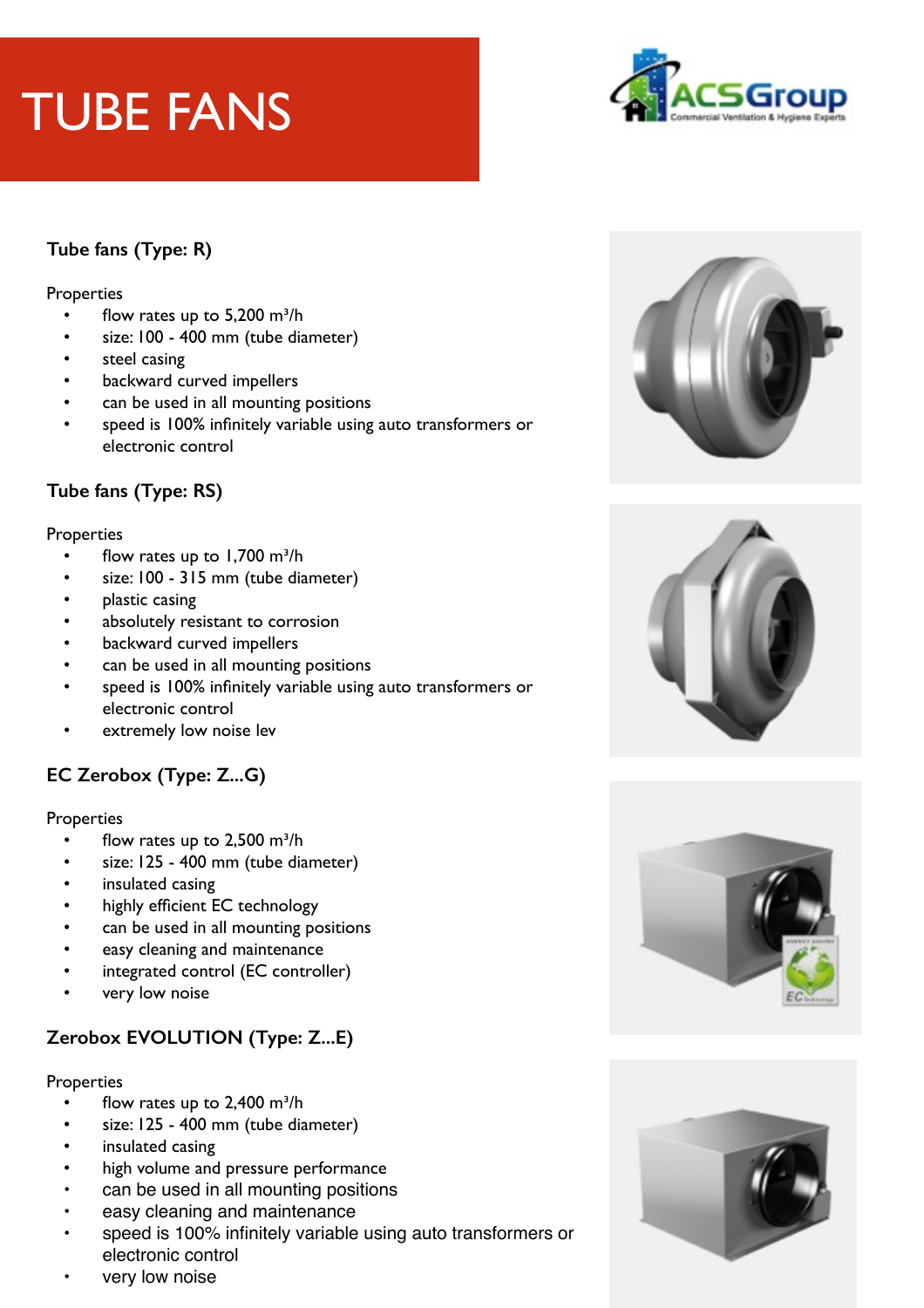

### Centrifugal Fans

We offer a wide range of centrifugal fans for numerous applications. In addition to different casing designs, Rosenberg centrifugal fans are offered in both single and double-sided inlet design. In addition, the fans are also available with different drives. Energy-saving EC external rotor motors, conventional AC external rotor motors as well as IEC standard motors are used. A distinction is also made between fans with forward or backward curved impellers.

| Range                                                                                    | Type  | <b>Applications</b>                                                                                                                                                                                                                                                                                                                                                                                                                  |
|------------------------------------------------------------------------------------------|-------|--------------------------------------------------------------------------------------------------------------------------------------------------------------------------------------------------------------------------------------------------------------------------------------------------------------------------------------------------------------------------------------------------------------------------------------|
| EC-Centrifugal fans with<br>backward curved centrifugal<br>impellers                     | EHAG  | In this series, only energy efficient EC external rotor motors are used for the drive. The high-performance centrifugal<br>fans with backward curved blades are specially designed for use in modern ventilation and air conditioning<br>equipment, and are suitable for the conveying of slightly dusty air and slightly aggressive gas and vapours. The sizes<br>correspond to the standard number series R20 according to DIN323. |
| Centrifugal fans with backward<br>curved centrifugal impellers                           | E/DHA | These centrifugal fans have been developed especially for use in modern ventilation and air-conditioning equipment,<br>and are suitable for the conveying of slightly dusty air and slightly aggressive gas and vapours. The sizes correspond<br>to the standard number series R20 according to DIN232.                                                                                                                              |
| Centrifugal fans with IEC<br>standard motor and backward<br>curved centrifugal impellers | EHN   | The high performance centrifugal fans of the EHN series are suitable for the conveying of clean or slightly dusty<br>air and slightly aggressive gas and vapours. They are not gas-tight. The permissible conveying medium temperature<br>is between -30°C and 60°C.                                                                                                                                                                 |

#### Centrifugal fans, backward curved

| Range                                                                                   | Type  | <b>Applications</b>                                                                                                                                                                                                                                                                                                                                                                                                                                                                                                                                                                                                                               |
|-----------------------------------------------------------------------------------------|-------|---------------------------------------------------------------------------------------------------------------------------------------------------------------------------------------------------------------------------------------------------------------------------------------------------------------------------------------------------------------------------------------------------------------------------------------------------------------------------------------------------------------------------------------------------------------------------------------------------------------------------------------------------|
| Centrifugal fans with forward<br>curved centrifugal impellers                           | E/DRA | These centrifugal fans have been developed especially for use in modern ventilation and air-conditioning equipment,<br>and are suitable for the conveying of slightly dusty air and slightly aggressive gas and vapours. The sizes<br>correspond to the standard number series R20 according to DIN232.                                                                                                                                                                                                                                                                                                                                           |
| High efficiency Centrifugal fans<br>with slippage characteristics                       |       | E/DRA By using specially designed external rotor motors with high rotor resistance, we have developed a range of<br>centrifugal fans with extremely high slippage character in conjunction with forward curved centrifugal impellers.<br>The external rotor motor adjusts its operating behaviour to the respective loads and this changes the speed<br>dependent on the total pressure. This is particularly advantageous in systems where resistances vary during<br>operation such as, for example, with dirty filters, controlled dampers in the connection and disconnection of duct<br>installations as well as for cleanroom applications. |
| Centrifugal fans with IEC<br>standard motor and forward<br>curved centrifugal impellers | ERN.  | The high performance centrifugal fans of the ERN series are suitable for the conveying of clean or slightly dusty<br>air and slightly aggressive gas and vapours. They are not gas-tight. The permissible conveying medium<br>temperature is between -30°C and 60°C.                                                                                                                                                                                                                                                                                                                                                                              |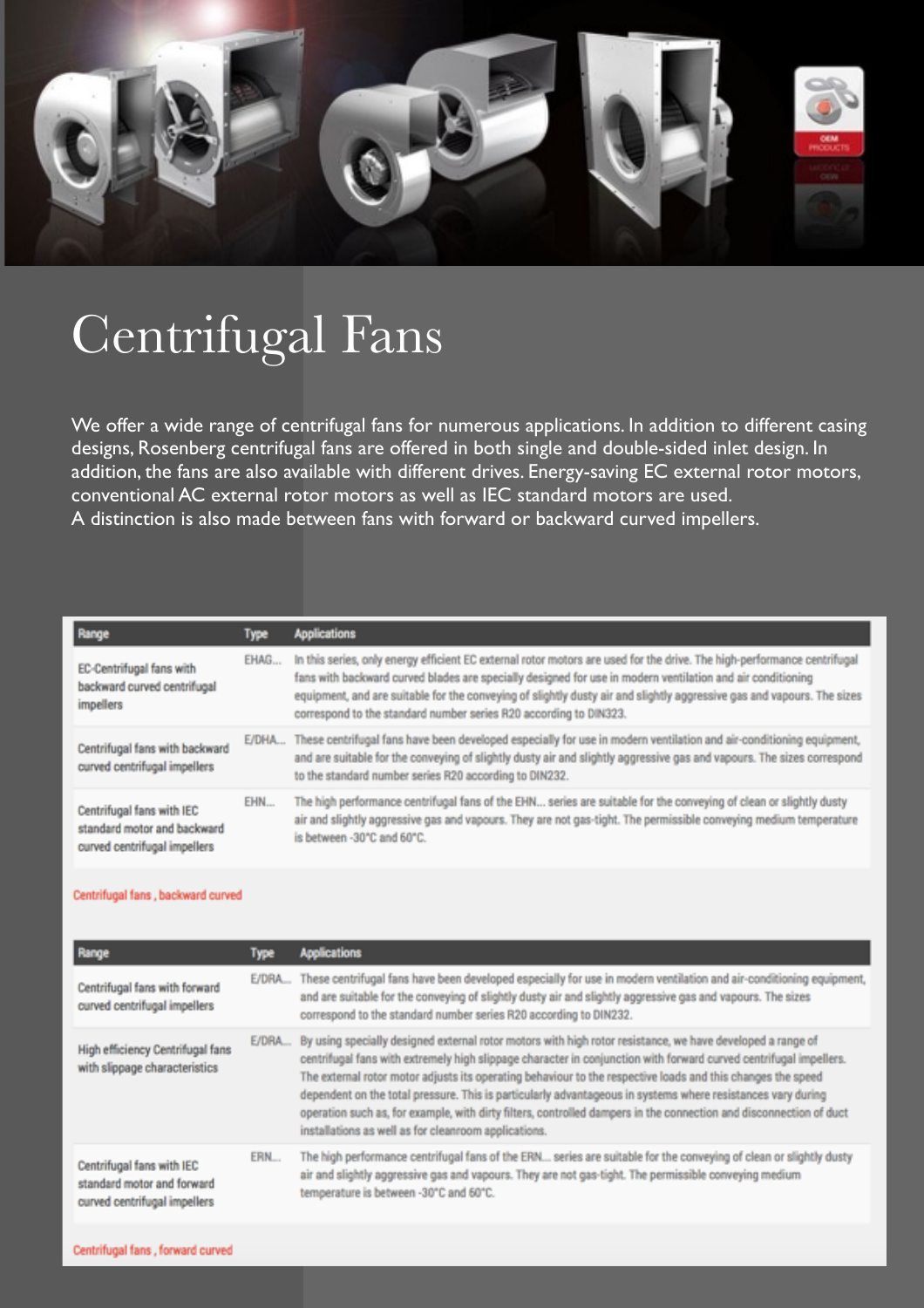### FREE RUNNING IMPELLERS



#### **Free running impellers with EC-drives (Type: GKHM / GKHS / GKHR)**

#### **Properties**

- flow rates up to  $17,000$  m<sup>3</sup>/h
- size: 250 630 mm (impeller diameter)
- highly efficient EC technology
- backward curved impellers
- integrated control system (EC controller)
- speed is 100% infinitely variable

#### **Free running impellers with EC-drives (Type: GKHB)**

#### **Properties**

- flow rates up to  $23,000$  m<sup>3</sup>/h
- size: 450 710 mm (impeller diameter)
- highly efficient EC technology
- backward curved impellers
- integrated control system (EC controller)
- 5-100% continuously adjustable

#### **Free running impellers (Type: DKHM)**

#### **Properties**

- flow rates up to  $15,000$  m<sup>3</sup>/h
- size: 250 630 mm (impeller diameter)
- asynchronous external rotor motor
- backward curved impellers
- terminal box design ; alternatively, lateral or axial cable outlet
- compact, space-saving design

#### **Free running impellers (Type: DKNB)**

- flow rates up to  $60,000$  m<sup>3</sup>/h
- size: 250 1000 mm (impeller diameter)
- backward curved impellers
- IEC standard motors in type 3
- can be installed in all positions
- compact design







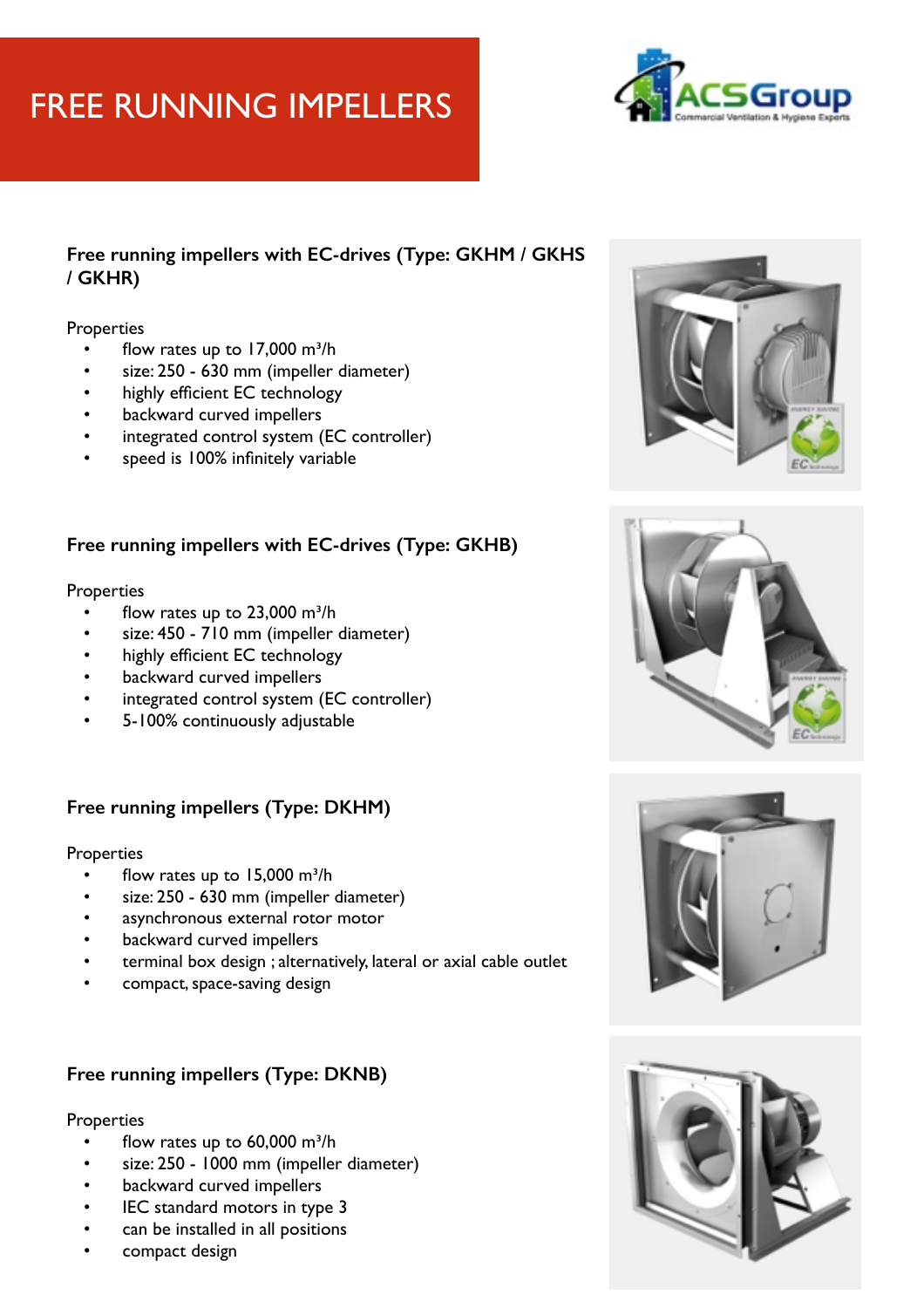



## AXIAL FANS

#### **EC Axial fans (Type: AKFG)**

#### **Properties**

- flow rates up to  $32,000$  m<sup>3</sup>/h
- size: 560 1000 mm (impeller diameter)
- highly efficient EC technology
- sickle formed profiled impellers made of cast aluminium
- integrated control system (EC controller)
- speed is 100% infinitely variable

#### **Axial fans (Type: AKFD)**

#### **Properties**

- flow rates up to  $24,000$  m<sup>3</sup>/h
- size: 560 1000 mm (impeller diameter)
- asynchronous external rotor motor
- sickle formed profiled impellers made of cast aluminium
- terminal box design; alternatively, lateral or axial cable outlet
- protection class IP54, thermal class F

#### **Axial fans (Type: AKSE / AKSD)**

- flow rates up to  $28,000$  m<sup>3</sup>/h
- size: 315 900 mm (impeller diameter)
- asynchronous external rotor motor
- sickle-shaped impellers
- terminal box design; alternatively, lateral or axial cable outlet
- protection class IP54, thermal class F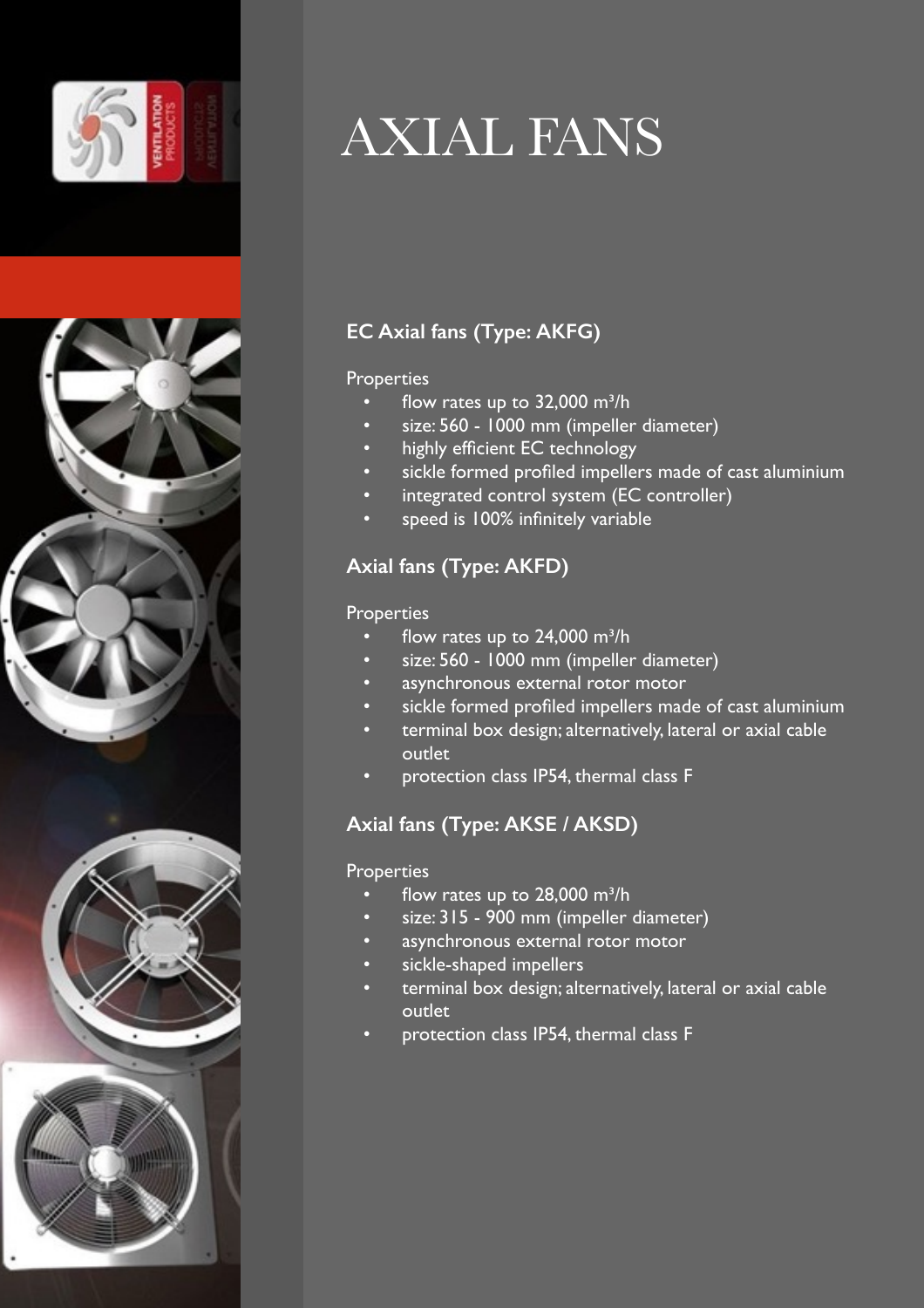



### … AXIAL FANS

#### **EC Axial fans (Type: GQ)**

#### Properties

- flow rates up to  $33,000$  m<sup>3</sup>/h
- size: 200 1000 mm (impeller diameter)
- highly efficient EC technology
- small depth
- sickle formed profiled impellers
- integrated control system (EC controller)
- speed is 100% infinitely variable

#### **Axial fans (Type: ER/DR and EQ/DQ)**

#### Properties

- flow rates up to  $34,000$  m<sup>3</sup>/h
- size: 200 1000 mm (impeller diameter)
- asynchronous external rotor motor
- small depth
- universally usable in all installation positions
- speed is variable using auto transformers

#### **Axial flow fans (Type: AND / ANDB)**

- flow rates up to  $85,000$  m<sup>3</sup>/h
- AND size: 400 710 mm (impeller diameter)
- ANDB size: 560 1000 mm (impeller diameter)
- IEC standard motors as drive
- vertical and horizontal installation possible
- options for varying hub ratio, number of blades and blade angle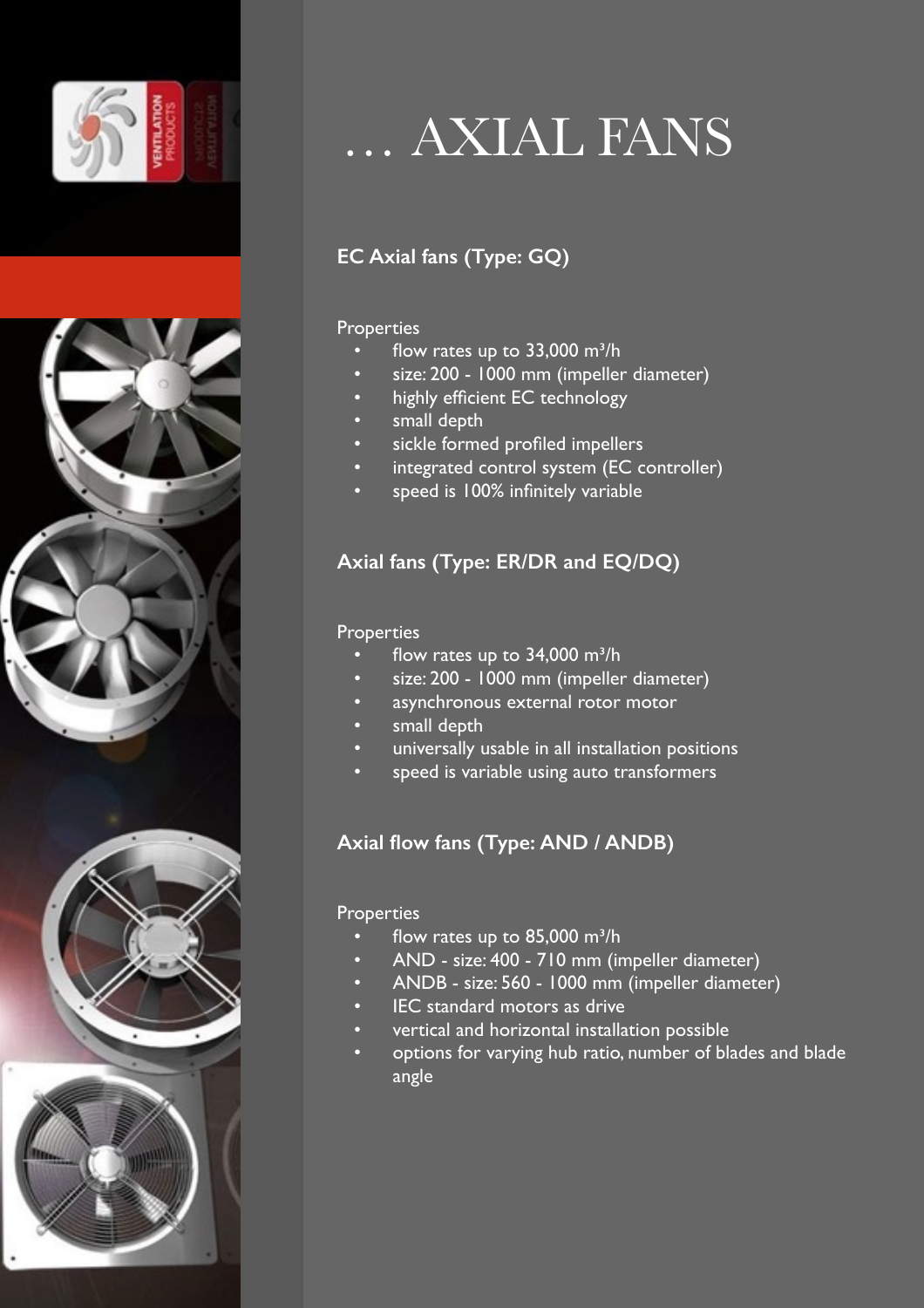### ROOF FANS











#### **EC Roof fans (Type: DV/S...G / DVW/S...G)**

#### **Properties**

- flow rates up to  $15,000$  m<sup>3</sup>/h
- size: 310 710 mm (impeller diameter)
- vertical outlet
- highly efficient EC technology
- backward curved impellers
- mounted on/off switch
- solid weatherproof casing
- easy to install
- integrated control system (EC controller)
- speed is 100% infinitely variable
- integrated pressure sensor (type: pressure control)

#### **Roof fans (Type: DV/S, DVW/S)**

#### **Properties**

- flow rates up to  $20,000$  m<sup>3</sup>/h
- size: 190 710 mm (impeller diameter)
- vertical outlet
- backward curved impellers
- different models
- solid weatherproof casing
- easy to install

#### **Roof fans (Type: DH, DHW)**

#### **Properties**

- flow rates up to  $15,500$  m<sup>3</sup>/h
- size: 190 630 mm (impeller diameter)
- horizontal outlet
- backward curved impellers
- solid weatherproof casing
- easy to install

#### **Roof fans with IEC standard motor (Type: DVN/S, DVWN/S)**

- flow rates up to  $36,000$  m<sup>3</sup>/h
- size: 310 900 mm (impeller diameter)
- vertical outlet
- IEC standard motors as drive
- suitable for higher conveying temperatures
- backward curved impellers
- different models
- solid weatherproof casing
- easy to install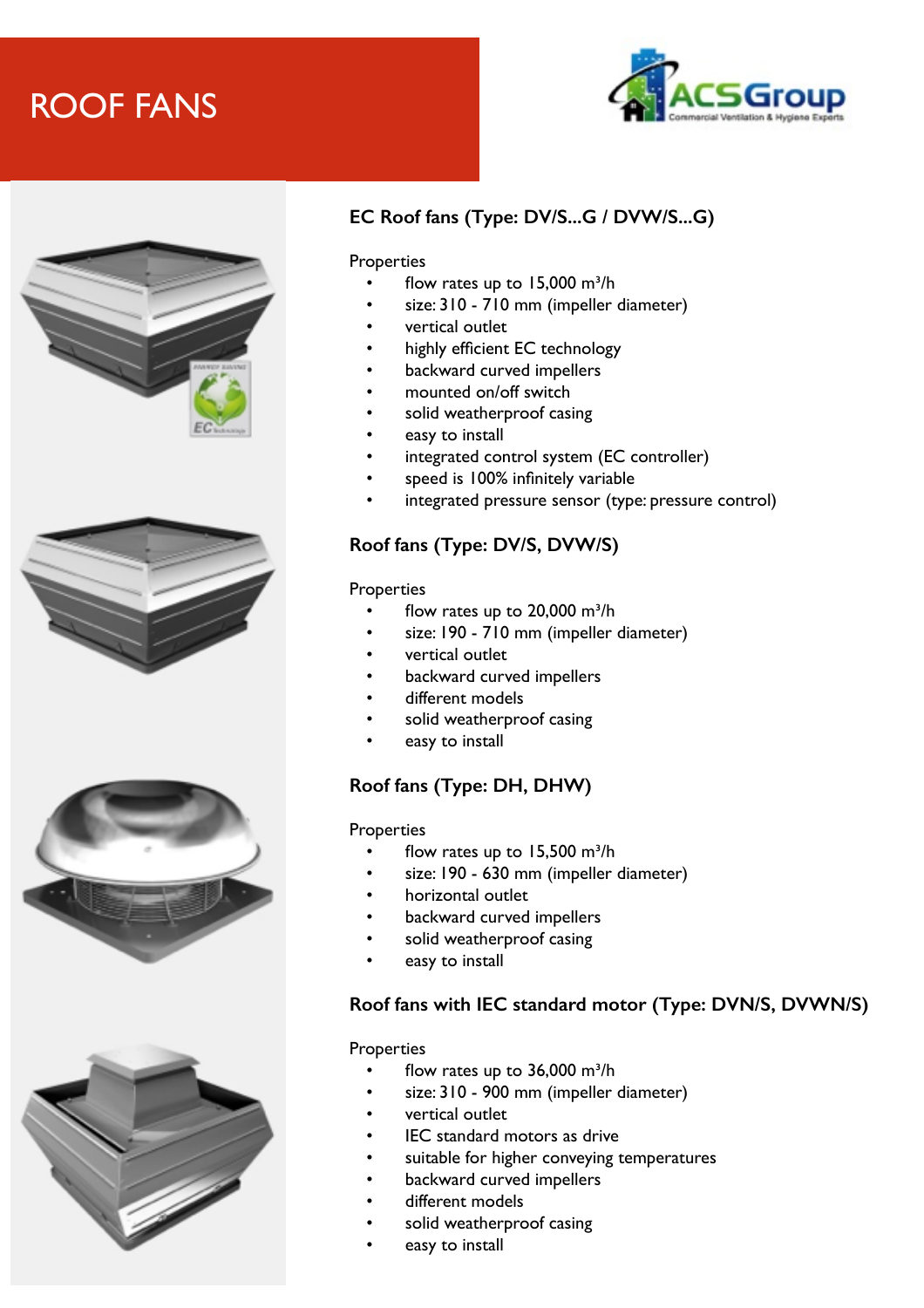# Exhaust **Fans**



### KITCHEN EXHAUST FANS



#### **Kitchen exhaust unit (Type: KBA...)**

#### **Properties**

- flow rates up to  $8,200$  m<sup>3</sup>/h
- size: 180 500 mm (impeller diameter)
- motor out of air stream
- conveying liquid temperatures up to 100°C possible
- for the exhaust of dirty and greasy air
- efficiency-optimised casing-impeller combination
- high efficiency
- door hinge DIN right/left can be variably converted

#### **EC-Unobox-ME (Type: EC-UNO-ME)**

#### **Properties**

- flow rates up to  $13,000$  m<sup>3</sup>/h
- size: 355 630 mm (impeller diameter)
- motor out of air stream
- high conveying media temperatures possible
- backward curved impellers
- integrated control system (EC controller)
- discharge upward (standard), operating side can be exchanged
- with built-in emergency stop

#### Unobox-ME (Type: UNO-ME)

- flow rates up to  $20,000$  m<sup>3</sup>/h
- size: 355 630 mm (impeller diameter)
- motor out of air stream
- high conveying media temperatures possible
- backward curved impellers
- removable control cover for easy cleaning
- discharge upward (standard), operating side can be exchanged
- with built-in emergency stop